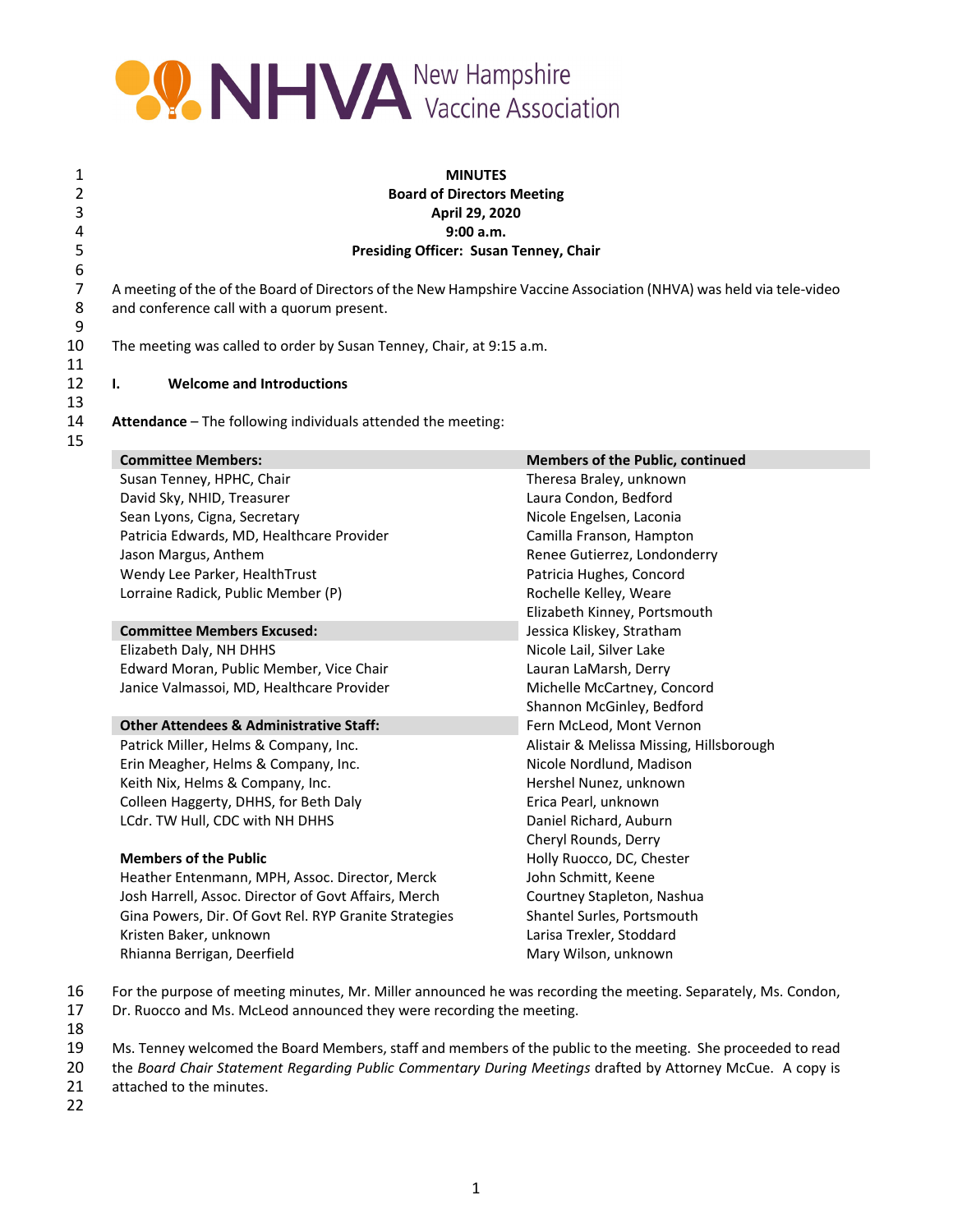

| 23<br>24       | П.                                                                                                                                                                                                                     | Review and Acceptance of November 15, 2019 Broad Meeting Minutes                                                                                                                                                                                                                                                                                   |  |  |  |  |
|----------------|------------------------------------------------------------------------------------------------------------------------------------------------------------------------------------------------------------------------|----------------------------------------------------------------------------------------------------------------------------------------------------------------------------------------------------------------------------------------------------------------------------------------------------------------------------------------------------|--|--|--|--|
| 25<br>26<br>27 | Ms. Tenney asked if there were any questions or discussion regarding meeting minutes. Mr. Miller announced he<br>had received the following comments from Ms. Daly:<br>Line 55 - "Hepatitis C" should be "Hepatitis B" |                                                                                                                                                                                                                                                                                                                                                    |  |  |  |  |
| 28<br>29<br>30 | ٠<br>٠                                                                                                                                                                                                                 | Line 111 - replace "purchasing program" with "ordering and management system"<br>Line 121 - add after "a few years ago when it was at 3" the following "3%, which was still well below the<br>standard set by the CDC at 5%"                                                                                                                       |  |  |  |  |
| 31<br>32       | ٠                                                                                                                                                                                                                      | Line 125 - add after "total amount of expenditures through October 31, 2019" the following "for state fiscal<br>year 2020"                                                                                                                                                                                                                         |  |  |  |  |
| 33             |                                                                                                                                                                                                                        | Ms. Haggerty had one correction:                                                                                                                                                                                                                                                                                                                   |  |  |  |  |
| 34<br>35       |                                                                                                                                                                                                                        | Line 118 - "approximate 218 enrolled" should read "approximately 275 enrolled"                                                                                                                                                                                                                                                                     |  |  |  |  |
| 36<br>37       |                                                                                                                                                                                                                        | After a brief discussion, Ms. Tenney asked if there were any other questions. Hearing none she asked for a motion.                                                                                                                                                                                                                                 |  |  |  |  |
| 38<br>39<br>40 |                                                                                                                                                                                                                        | <b>VOTE RECORDED:</b><br>On a motion by Ms. Parker, seconded by Dr. Edwards, it was unanimously<br>To accept the November 15, 2019 with the edits discussed and outlined above.<br><b>VOTED:</b>                                                                                                                                                   |  |  |  |  |
| 41<br>42       | Ш.                                                                                                                                                                                                                     | <b>Executive Director Report</b>                                                                                                                                                                                                                                                                                                                   |  |  |  |  |
| 43             |                                                                                                                                                                                                                        | Mr. Miller advised the Board he would do a brief review of the financial statements within the meeting packet, along                                                                                                                                                                                                                               |  |  |  |  |
| 44             |                                                                                                                                                                                                                        | with a letter from the Bank of New Hampshire regarding investments, an update on the assessment collection status                                                                                                                                                                                                                                  |  |  |  |  |
| 45<br>46       |                                                                                                                                                                                                                        | for quarter one of CY2020 that is due May 15, 2020, and House Bill 1655.                                                                                                                                                                                                                                                                           |  |  |  |  |
| 47             |                                                                                                                                                                                                                        | Referring to the Statement of Financial Position, he stated that NHVA has a strong cash position with total assets of                                                                                                                                                                                                                              |  |  |  |  |
| 48             |                                                                                                                                                                                                                        | \$22,536,974, no current receivables. The very bottom of the statement reflects the \$11,751,393 that is due payable                                                                                                                                                                                                                               |  |  |  |  |
| 49             |                                                                                                                                                                                                                        | by June 30, 2020, to the State of New Hampshire. On the Statement of Cash Flow, Mr. Miller highlighted assessment                                                                                                                                                                                                                                  |  |  |  |  |
| 50             |                                                                                                                                                                                                                        | collections as being slightly below budget, down \$83,741. On the Statement of Changes in Net Assets, it was noted                                                                                                                                                                                                                                 |  |  |  |  |
| 51             |                                                                                                                                                                                                                        | estimated covered lives are down slightly. Mr. Miller pointed out the TRICARE settlement balance. He then stated                                                                                                                                                                                                                                   |  |  |  |  |
| 52             |                                                                                                                                                                                                                        | that NHVA is doing very well in terms of the investment income at \$230,068 as of March 31, 2020 versus the budget                                                                                                                                                                                                                                 |  |  |  |  |
| 53             |                                                                                                                                                                                                                        | of \$153,466 for the fiscal year. Finally, Mr. Miller referenced the \$7M transferred from the ICS investment account                                                                                                                                                                                                                              |  |  |  |  |
| 54             |                                                                                                                                                                                                                        | into laddered certificate of deposit (CD) investments managed by the Bank of NH Wealth Management team. Mr.                                                                                                                                                                                                                                        |  |  |  |  |
| 55             |                                                                                                                                                                                                                        | Sky asked about why the \$7M on the Statement of Cash Flow was not reflected in the Difference YTD Actual to                                                                                                                                                                                                                                       |  |  |  |  |
| 56             |                                                                                                                                                                                                                        | Budget column. Mr. Miller and Mr. Nix confirmed that the report should be updated.                                                                                                                                                                                                                                                                 |  |  |  |  |
| 57             |                                                                                                                                                                                                                        |                                                                                                                                                                                                                                                                                                                                                    |  |  |  |  |
| 58             |                                                                                                                                                                                                                        | Mr. Miller reviewed a number of items on the Statement of Changes in Net Assets: YTD investment income is higher                                                                                                                                                                                                                                   |  |  |  |  |
| 59             |                                                                                                                                                                                                                        | than budget; the assessment income is less than budget; legal fees are below budget; and the bank service charges                                                                                                                                                                                                                                  |  |  |  |  |
| 60             |                                                                                                                                                                                                                        | are below budget since Helms & Company brought the lockbox function inhouse for January 1, 2020.                                                                                                                                                                                                                                                   |  |  |  |  |
| 61             |                                                                                                                                                                                                                        |                                                                                                                                                                                                                                                                                                                                                    |  |  |  |  |
| 62             |                                                                                                                                                                                                                        | Mr. Miller provided a brief update on current assessment collections which are due on May 15, 2020. As of April 28,                                                                                                                                                                                                                                |  |  |  |  |
| 63             |                                                                                                                                                                                                                        | 2020, 40% of the filings have been completed and 42% of cash receipts have already been received. These are both                                                                                                                                                                                                                                   |  |  |  |  |
| 64             |                                                                                                                                                                                                                        | at exceptional levels due to it only being April 28, and normally the vast majority of receipts are received in the final                                                                                                                                                                                                                          |  |  |  |  |
| 65             |                                                                                                                                                                                                                        | week prior to the due date.                                                                                                                                                                                                                                                                                                                        |  |  |  |  |
| 66             |                                                                                                                                                                                                                        |                                                                                                                                                                                                                                                                                                                                                    |  |  |  |  |
| 67<br>68       |                                                                                                                                                                                                                        | Mr. Miller reported that we have received the filing from one of the two TRICARE payers. The catch-up balance for<br>TRICARE is currently \$936,926.95, not including what will be deducted under this current quarter.                                                                                                                            |  |  |  |  |
| 69             |                                                                                                                                                                                                                        |                                                                                                                                                                                                                                                                                                                                                    |  |  |  |  |
| 70<br>71<br>72 |                                                                                                                                                                                                                        | As a follow up question on the financial statements, Mr. Sky asked why the change in cash is reflected in the<br>statements as short-term investments. Mr. Nix replied that the CDs are considered to be liquid assets. Mr. Sky<br>followed up his question with another regarding why it shows as a change in cash flow. Mr. Nix replied that the |  |  |  |  |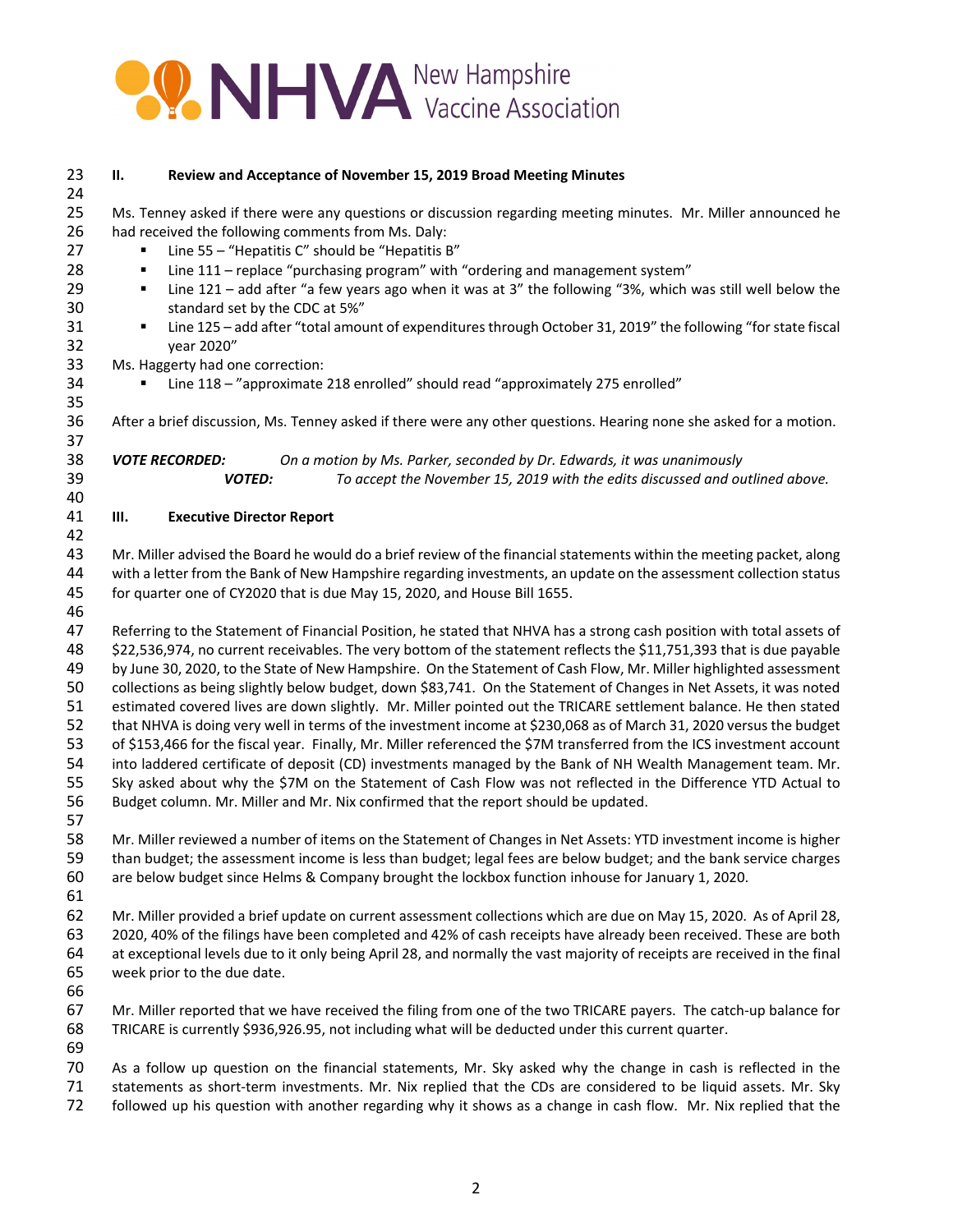## **PONHVA** New Hampshire

 Statement of Cash Flow shows the change in cash from one period to another. The funds were just moved from one vehicle (ICS account) to another (laddered CDs). Mr. Miller stated that if a call needs to be set up with Mr. Sky and Mr. Nix it can be arranged at Mr. Sky's request.

 Mr. Miller directed the Board to the Market Outlook document and the Account and Market Update memo by the Bank of New Hampshire. This information was provided by Dona Murray, VP Investment Officer who has worked on behalf of NHVA for many years. Mr. Miller reviewed key points on interest rates. The ICS account was earning 0.01% when Helms took over as Administrator. Helms was able to move the interest rate up to 2% through the last calendar year, but then it dropped in January 2020 by 20 basis points to 1.8%, and then again by 130 basis points to 82 0.5% in March. Given the last drop, it was recommended by the Bank of New Hampshire to move some funds from 83 the ICS account into a set of laddered CDs providing different maturity ranges from one to five years. As a result, on March 12, 2020, NHVA transferred \$7M million to the bank's Wealth Management team, and the bank conducted 52 trades of the course of five days to create the laddered CD portfolio. The final pages of the update from Bank of New Hampshire provide detail on the individual CDs with the bank, invested amounts, and maturity dates. Mr. Miller 87 stated that if there are questions, or if the Audit Committee wishes, we can ask Ms. Murray to attend the upcoming Audit Committee meeting in May.

 General discussion ensued. Ms. Radick asked about the Luther Burbank investment listed on page 14 of the meeting packet and why no call date was listed. Mr. Miller indicated he would inquire with the bank. Ms. Radick asked what "lot" listed in the header of the CD investment list means. It was explained it means length of term. Mr. Miller encouraged anyone to email him if additional questions arose while reviewing the documents. He reminded the group the Audit Committee is scheduled to meet at the end of May and will discuss this further at that meeting.

 Mr. Miller then raised the final topic of the Executive Director's Report – HB 1655 – which is new legislation pending to add adult vaccines to the NHVA program covering New Hampshire residents age 19 through 64. Mr. Miller stated that the Board has not met since this legislation was introduced. The legislation has passed the House and will be heard by the Senate next – the docket is in the meeting packet. Since the General Court is not currently in session 100 due to the COVID-19 pandemic, it is not clear when this will be taken up again. The General Court's website states 101 as of this meeting that the Court will re-open on May 4, 2020, pending the current COVID-19 situation.

103 Mr. Miller reviewed the edits being considered to RSA-126 in HB 1655 with most changes reflecting the removal of references to children and to add the expansion of coverage to adults. With regards to the bill's fiscal note, Mr. Miller indicated that Ms. Daly's Department provided financial information to the legislature including staffing needs as part of the NH Department of Health and Human Services administration of this program. 

- General discussion ensued regarding specific vaccine coverage within the bill. Concerns were raised about the two 109 vaccines specifically being excluded — shingles vaccine and the pneumococcal polysaccharide vaccine. Ms. Haggerty indicated this will be part of ongoing discussions between DHHS and the legislature as this bill progresses through 111 the approval process.
- 

113 Mr. Miller and Ms. Daley had planned to meet in March to discuss how this program could be implemented and the impacts of the ongoing administration should the bill pass. However, this meeting has not taken place due to the current COVID‐19 pandemic. Mr. Miller did request at one of the legislative committee hearings to move the start 116 date of the program to July 1, 2021 versus the 60 days after passage in the bill. This would allow for a smoother ramp up and to align with NHVA's and the state's fiscal years.

 Finally, Mr. Miller reviewed a memo he prepared with a list of implications to NHVA for the Board to consider if HB1655 passes. He made the caveat that without a final bill to review, some of this may be speculative. It is also unclear whether the bill will pass. Mr. Miller reviewed the twelve points in the memo. The points included anticipated program startup costs, financial reporting, provider and payer communication, assets, TRICARE,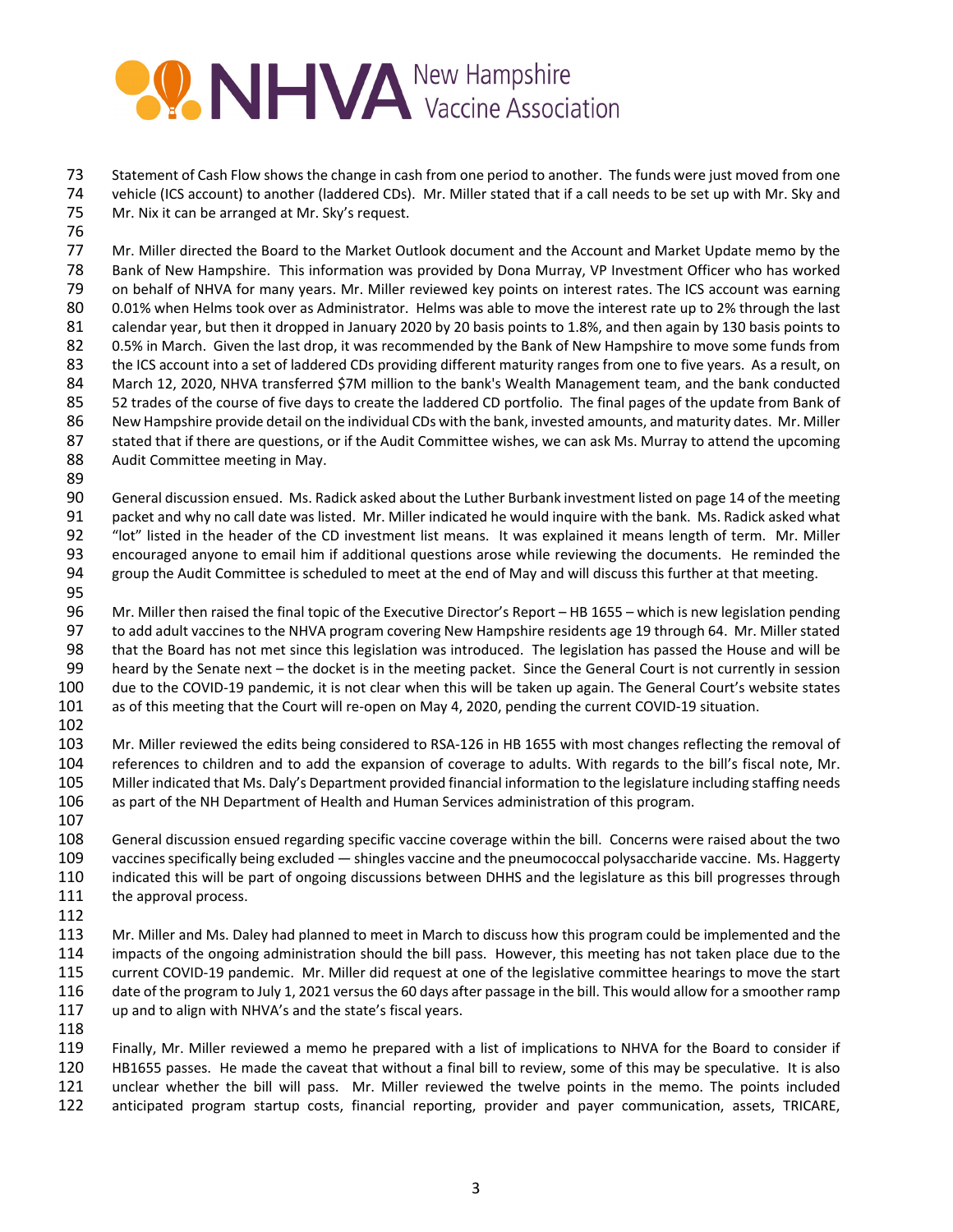

 governance, and other items. For initial funding needed to start up the program, Mr. Miller suggested that the child program could lend the adult program funds that could then be repaid during the first assessment cycle; this is if the funds between the child and adult programs need to be separated. Mr. Miller stated that the Board may have other ideas and a plan will be developed once it is determined HB 1655 is going to pass.

128 Mr. Sky inquired about the assumption to develop a separate assessment rate for adults versus a blended rate for both children and adults and the need to keep funds separate. Mr. Miller stated that his assumption was based off 130 the fact that NHVA would be raising funds for two different populations requiring different levels of funding and that this would likely be cleaner for the carriers. Mr. Sky indicated that the assessment process had been historically based on all covered lives and that the legislation does not specify that two assessment rates need to be developed. Mr. Sky asked if they payers may be interested in a blended rate versus two rates, which would negate the necessity of tracking two separate lines of business. Ms. Tenney offered a payer perspective indicating that part of the reason 135 NHVA moved from all covered lives to child covered lives, was that it was more equitable for self-funded groups with fewer child covered lives. Ms. Parker agreed with Ms. Tenney'sstatement and stated that when the previous change 137 occurred from all lives to just child-covered lives that it made the allocation of the costs much easier and beneficial 138 for the self-funded employer groups.

140 Dr. Valmassoi asked what the NHVA-specific administrative costs would be and if they would be included in the bill's fiscal note prior to its passage. Ms. Haggerty indicated she will need to have a discussion with Ms. Daly in order to 142 address the question. Mr. Miller will make a notation to follow up on this, but at this point no NHVA-specific costs have been estimated as the final bill has not passed.

145 Ms. Tenney thanked Mr. Miller for his detailed report and for the effort in examining anticipated start up and ongoing management requirements if HB 1655 passes.

## **IV. Department of Health and Human Services (DHHS) Update**

150 Ms. Haggerty reported that the Department is very involved in the COVID-19 pandemic response. Although they are managing their programmatic activities, it is all hands‐on deck with the pandemic. They do have the adult universal purchase bill high on their priority list. They are excited about the potential of the program and believe it is a beneficial thing for the state of New Hampshire. DHHS has seen a drop in the past month of approximately 71% in vaccine orders as the health organizations are trying to transition to the "new normal" in response to the coronavirus. It is an effort for practices to keep up with well child visits as well as treating their sick patients. The Department did send notices to their providers with the Centers for Disease Control's and the American Academy of Pediatrics' guidelines referencing the need to promote vaccination rates so as not to let vaccine levels drop too low subsequently leaving children at risk of a vaccine preventable disease. Although the Department did see vaccine levels drop this past month, the hope is that they will see this go back up as the pandemic curve begins to flatten. 

- Dr. Edwards offered that during the first few weeks of the pandemic, physicians were not clear on what approach should be taken with vaccination of young children and teens. Eventually, the focus transitioned to getting children age two and under to come into the office, safely, to maintain the vaccine schedule. At this point however, the AAP is recommending keeping older children/teens out of the office. The hope is that shortly they will be able to begin 165 bringing the three and four-year olds in for their vaccinations. It is unclear when the older children will be able to 166 be brought back in, but ideally by summer.
- 

 Ms. Tenney asked Ms. Haggerty if DHHS has seen any wastage if vaccines are sitting on the shelf beyond expiration dates. Ms. Haggerty reported that the most current wastage rate is at 1%. The Department has seen a very small amount of waste due to practices closing before they implemented their emergency plan to move their vaccines off

site. Ms. Haggerty assured the group that the emergency plans in place are very comprehensive, they are reviewed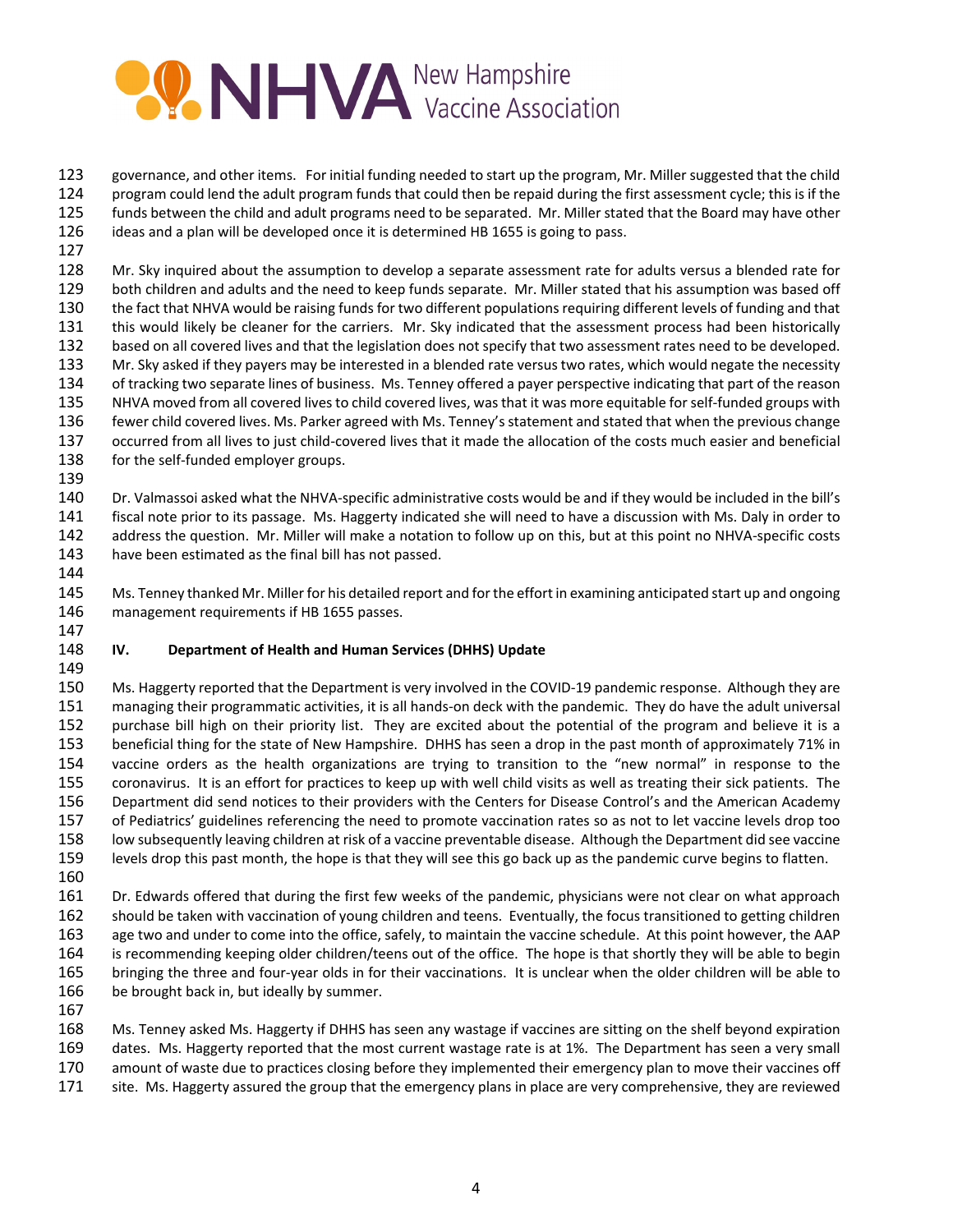

| 172<br>173 |                                                                                                                                                                                                                                     |                                           |                                                                  |            | during each provider site visit, and she has confidence in the best practices handling the vaccines within the physician<br>offices. Finally, she stated that the communication between DHHS and the physician practices is constant. |  |  |
|------------|-------------------------------------------------------------------------------------------------------------------------------------------------------------------------------------------------------------------------------------|-------------------------------------------|------------------------------------------------------------------|------------|---------------------------------------------------------------------------------------------------------------------------------------------------------------------------------------------------------------------------------------|--|--|
| 174        |                                                                                                                                                                                                                                     |                                           |                                                                  |            |                                                                                                                                                                                                                                       |  |  |
| 175        | V.                                                                                                                                                                                                                                  |                                           | Proxies for Assessable Entities for June 17, 2020 Annual Meeting |            |                                                                                                                                                                                                                                       |  |  |
| 176        |                                                                                                                                                                                                                                     |                                           |                                                                  |            |                                                                                                                                                                                                                                       |  |  |
| 177        | Ms. Tenney provided background regarding the appointment of two Board members to act as proxies on behalf of                                                                                                                        |                                           |                                                                  |            |                                                                                                                                                                                                                                       |  |  |
| 178        |                                                                                                                                                                                                                                     |                                           |                                                                  |            | all NHVA Assessable Entities in relation to voting at the Annual Meeting in June. It was proposed, as had been done                                                                                                                   |  |  |
| 179        |                                                                                                                                                                                                                                     |                                           | in prior years, that Ms. Tenney and Mr. Sky act as proxies.      |            |                                                                                                                                                                                                                                       |  |  |
| 180        |                                                                                                                                                                                                                                     |                                           |                                                                  |            |                                                                                                                                                                                                                                       |  |  |
| 181        |                                                                                                                                                                                                                                     | <b>VOTE RECORDED:</b>                     |                                                                  |            | On a motion by Mr. Margus, seconded by Ms. Parker, it was unanimously                                                                                                                                                                 |  |  |
| 182        |                                                                                                                                                                                                                                     | <b>VOTED:</b>                             |                                                                  |            | To authorize the appointment of Ms. Tenney and Mr. Sky proxies for the                                                                                                                                                                |  |  |
| 183        |                                                                                                                                                                                                                                     |                                           |                                                                  |            | Assessable Entity director selection of the June 17, 2020 Annual Meeting of the                                                                                                                                                       |  |  |
| 184<br>185 |                                                                                                                                                                                                                                     |                                           | Members.                                                         |            |                                                                                                                                                                                                                                       |  |  |
| 186        | VI.                                                                                                                                                                                                                                 | <b>Public Comment</b>                     |                                                                  |            |                                                                                                                                                                                                                                       |  |  |
| 187        |                                                                                                                                                                                                                                     |                                           |                                                                  |            |                                                                                                                                                                                                                                       |  |  |
| 188        |                                                                                                                                                                                                                                     |                                           | Ms. Tenney invited comments from the members of the public.      |            |                                                                                                                                                                                                                                       |  |  |
| 189        |                                                                                                                                                                                                                                     |                                           |                                                                  |            |                                                                                                                                                                                                                                       |  |  |
| 190        |                                                                                                                                                                                                                                     |                                           |                                                                  |            |                                                                                                                                                                                                                                       |  |  |
| 191        | Ms. Condon expressed concern over the guidelines Ms. Tenney read at the beginning of the meeting. She questioned<br>if this statement had been voted on by the Board as she is not seeing it posted on the NHVA website. Ms. Condon |                                           |                                                                  |            |                                                                                                                                                                                                                                       |  |  |
| 192        | stated she is hearing from adults, especially with the coronavirus outbreak and talk about a fast track vaccine to                                                                                                                  |                                           |                                                                  |            |                                                                                                                                                                                                                                       |  |  |
| 193        | market that would potentially bypass safety mechanisms, that there is no provision to opt out of a statewide vaccine                                                                                                                |                                           |                                                                  |            |                                                                                                                                                                                                                                       |  |  |
| 194        | registry. Ms. Condon indicated many adults are quite concerned with this. She also feels that a five-minute comment                                                                                                                 |                                           |                                                                  |            |                                                                                                                                                                                                                                       |  |  |
| 195        | period is too short for sufficient public comment calling it censorship.                                                                                                                                                            |                                           |                                                                  |            |                                                                                                                                                                                                                                       |  |  |
| 196        |                                                                                                                                                                                                                                     |                                           |                                                                  |            |                                                                                                                                                                                                                                       |  |  |
| 197        |                                                                                                                                                                                                                                     |                                           |                                                                  |            | Ms. Rounds stated as a taxpayer in New Hampshire she does not like the fact that the state government is paying                                                                                                                       |  |  |
| 198        | for vaccines. People have insurance and that it is a profit-making industry. Walgreens and CVS that provide vaccines                                                                                                                |                                           |                                                                  |            |                                                                                                                                                                                                                                       |  |  |
| 199        |                                                                                                                                                                                                                                     |                                           |                                                                  |            | get paid for their services. She believes the state has more important things to spend taxpayer dollars on.                                                                                                                           |  |  |
| 200        |                                                                                                                                                                                                                                     |                                           |                                                                  |            |                                                                                                                                                                                                                                       |  |  |
| 201        |                                                                                                                                                                                                                                     |                                           |                                                                  |            | An unidentified member of the public expressed concern over the additional funds needed for implementing and                                                                                                                          |  |  |
| 202        |                                                                                                                                                                                                                                     |                                           |                                                                  |            | managing the proposed adult vaccine purchasing plan if HB 1655 is passed. As a taxpayer in the state of New                                                                                                                           |  |  |
| 203        |                                                                                                                                                                                                                                     | Hampshire, they objected to this funding. |                                                                  |            |                                                                                                                                                                                                                                       |  |  |
| 204        |                                                                                                                                                                                                                                     |                                           |                                                                  |            |                                                                                                                                                                                                                                       |  |  |
| 205        |                                                                                                                                                                                                                                     |                                           |                                                                  |            | Ms. Condon questioned the purpose of the Executive Session. Ms. Tenney explained the purpose of the Executive                                                                                                                         |  |  |
| 206        |                                                                                                                                                                                                                                     |                                           | Session is to discuss staffing needs and legal matters.          |            |                                                                                                                                                                                                                                       |  |  |
| 207        |                                                                                                                                                                                                                                     |                                           |                                                                  |            |                                                                                                                                                                                                                                       |  |  |
| 208        |                                                                                                                                                                                                                                     |                                           | Ms. Tenney asked for a motion to move into Executive Session.    |            |                                                                                                                                                                                                                                       |  |  |
| 209        |                                                                                                                                                                                                                                     |                                           |                                                                  |            |                                                                                                                                                                                                                                       |  |  |
| 210        |                                                                                                                                                                                                                                     | <b>VOTE RECORDED:</b>                     |                                                                  |            | On a motion by Dr. Edwards, seconded by Mr. Lyons, by roll call it was                                                                                                                                                                |  |  |
| 211        |                                                                                                                                                                                                                                     | <b>VOTED:</b>                             |                                                                  |            | To move into Executive Session at 10:21 a.m.                                                                                                                                                                                          |  |  |
| 212        |                                                                                                                                                                                                                                     |                                           |                                                                  |            |                                                                                                                                                                                                                                       |  |  |
| 213        |                                                                                                                                                                                                                                     |                                           |                                                                  | <u>Yes</u> | <u>No</u>                                                                                                                                                                                                                             |  |  |
| 214        |                                                                                                                                                                                                                                     |                                           | Patricia Edwards, MD                                             | X          |                                                                                                                                                                                                                                       |  |  |
| 215<br>216 |                                                                                                                                                                                                                                     |                                           | Colleen Haggerty<br>Sean Lyons                                   | Χ<br>Χ     |                                                                                                                                                                                                                                       |  |  |
| 217        |                                                                                                                                                                                                                                     |                                           | Jason Margus                                                     | X          |                                                                                                                                                                                                                                       |  |  |
| 218        |                                                                                                                                                                                                                                     |                                           | Wendy Lee Parker                                                 | $\chi$     |                                                                                                                                                                                                                                       |  |  |
| 219        |                                                                                                                                                                                                                                     |                                           | Lorraine Radick, RPh                                             | $\chi$     |                                                                                                                                                                                                                                       |  |  |
| 220        |                                                                                                                                                                                                                                     |                                           | David Sky                                                        | Χ          |                                                                                                                                                                                                                                       |  |  |
| 221        |                                                                                                                                                                                                                                     |                                           | <b>Susan Tenney</b>                                              | $\chi$     |                                                                                                                                                                                                                                       |  |  |